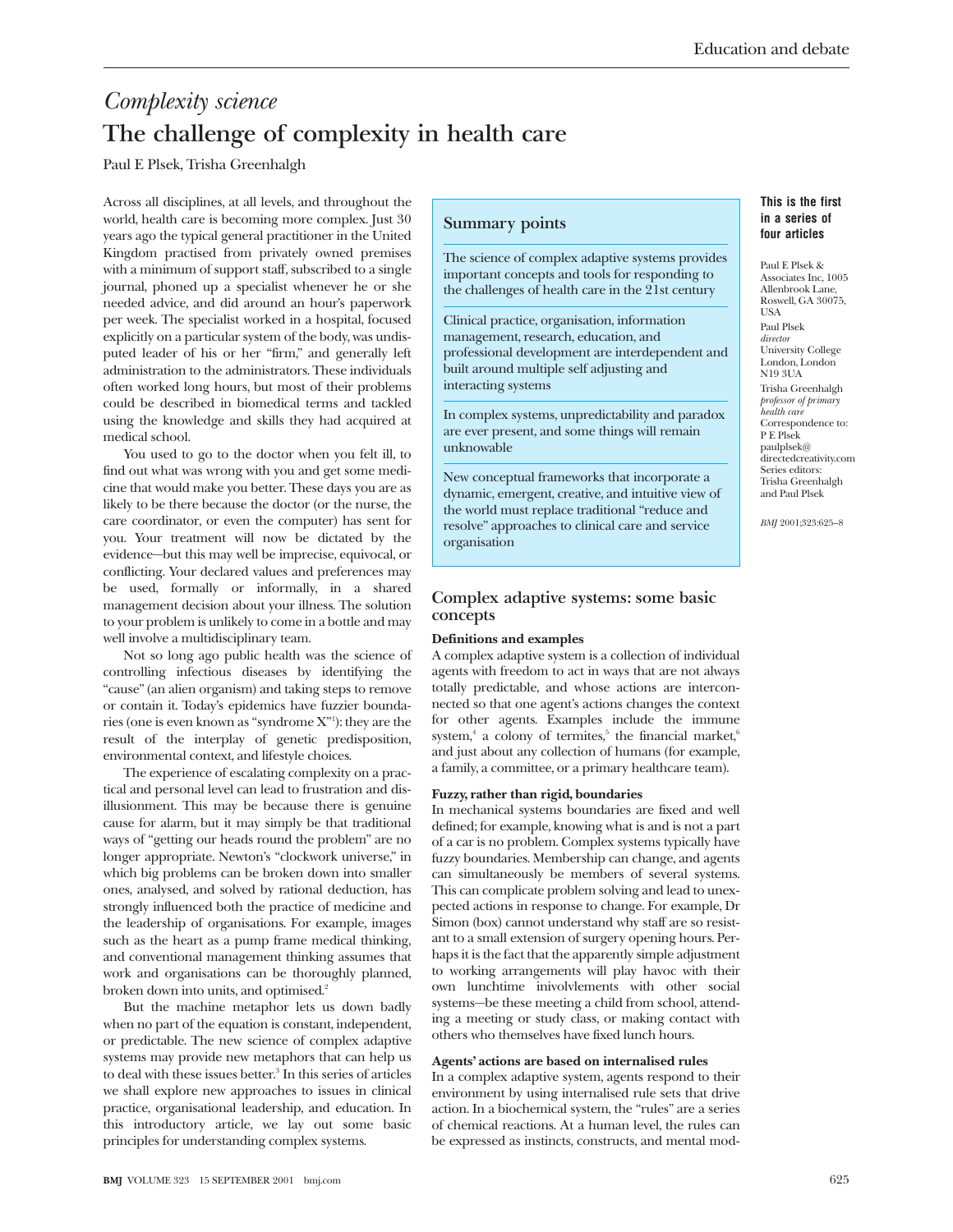#### **Complexity in the life of an ordinary GP**

Dr Fiona Simon is a part time partner in a large health centre and the clinical governance lead for her primary care trust. After a busy morning surgery she goes on to chair a multidisciplinary educational meeting on a local initiative to establish local asthma guidelines at which an academic expert gives a talk on evidence. She emerges from the meeting somewhat irritated that the world presented by the academic is so black and white. She was surprised to hear herself described by a colleague as an "opinion leader and advocate of evidence based medicine." In fact, she reflects, she found herself agreeing with a group of nurses in the audience, who protested that "patients very rarely fit the textbook case or the evidence based medicine guidelines."

Later, during an overbooked afternoon surgery, she sees Mr Henderson, a 71 year old widower who has diabetes and little in the way of social support. He has no new physical problems and Dr Simon notes that the patient was told last time to see her in six months' time—but once again he has returned after less than two weeks. She gives him five minutes and writes "Gen. chat" in his record.

In the evening, there is a practice staff meeting to discuss a proposal that the surgery should stay open an additional 30 minutes over lunch to accommodate patients who can only leave work in their lunch breaks. Dr Simon has sent round a memo suggesting that a different duty team of doctor, nurse, and receptionist could run the service each day. The meeting was scheduled to last 20 minutes but goes on for over an hour, and the issue is not resolved; two of the five partners are vehemently opposed and did not even stay for the meeting. "Opening over lunch worked fine in my brother's practice," thinks Dr Simon on her way home. "Why the furore among the staff and my partners?"

els. "Explore the patient's ideas, concerns, and expectations" is an example of an internalised rule that might drive a doctor's actions.

These internal rules need not be shared, explicit, or even logical when viewed by another agent.<sup>7</sup> For example, another doctor might act according to the internalised rule "Patients come to the doctor for a scientific diagnosis." In the example in the box Dr Simon's partners and staff probably do not share her implicit behaviour rule—"Try to accommodate patients' desire to be seen outside standard surgery hours."

The mental models and rules within which independent agents operate are not fixed. The fourth article in this series—on complexity and education will explore this point in more detail.<sup>8</sup>

#### **The agents and the system are adaptive**

Because the agents within it can change, a complex system can adapt its behaviour over time.<sup>9</sup> At a biochemical level, adaptive micro-organisms frequently develop antibiotic resistance. At the level of human behaviour, Mr Henderson (see box) seems to have learnt that the surgery is somewhere he can come for a friendly chat. As this example illustrates, adaptation within the system can be for better or for worse, depending on whose point of view is being considered.

#### **Systems are embedded within other systems and co-evolve**

The evolution of one system influences and is influenced by that of other systems.10 Dr Simon and Mr

Henderson have together evolved a system of behaviour; they have both contributed to the pattern of frequent visits we now observe. The health centre is also embedded within a locality and the wider society, and these also play a part in Mr Henderson's behaviour. A subsequent article in this series will explore how medical care for people with diabetes is embedded in wider social and other systems.<sup>11</sup> Our efforts to improve the formal system of medical care can be aided or thwarted by these other more informal "shadow systems."12 Since each agent and each system is nested within other systems, all evolving together and interacting, we cannot fully understand any of the agents or systems without reference to the others.

#### **Tension and paradox are natural phenomena, not necessarily to be resolved**

The fact that complex systems interact with other complex systems leads to tension and paradox that can never be fully resolved. In complex social systems, the seemingly opposing forces of competition and cooperation often work together in positive ways fierce competition within an industry can improve the collective performance of all participants.<sup>13</sup>

Many will sympathise with Dr Simon's uneasiness about evidence based medicine. There is an insoluble paradox between the need for consistent and evidence based standards of care and the unique predicament, context, priorities, and choices of the individual patient. Whereas conventional reductionist scientific thinking assumes that we shall eventually figure it all out and resolve all the unresolved issues, complexity theory is comfortable with and even values such inherent tension between different parts of the system.

#### **Interaction leads to continually emerging, novel behaviour**

The behaviour of a complex system emerges from the interaction among the agents. The observable outcomes are more than merely the sum of the parts—the properties of hydrogen and oxygen atoms cannot be simply combined to account for the noise or shimmer of a babbling brook.<sup>14</sup> The next article in this series considers the application of complexity thinking in healthcare organisations; it will describe how the productive interaction of individuals can lead to novel approaches to issues.15 The inability to account for surprise, creativity, and emergent phenomena is the major shortcoming of reductionist thinking.

#### **Inherent non-linearity**

The behaviour of a complex system is often non-linear. For example, in weather forecasting the fundamental laws governing gases contain non-linear terms that lead to what complexity scientists have called "sensitive dependence on initial conditions," such that a small difference in the initial variables leads to huge differences in outcomes.<sup>16</sup>

This property of non-linearity appears in all complex systems. Dr Simon, for example, was surprised by the uproar over her suggestion of a seemingly small change—to remain open an additional 30 minutes during the lunch hour.

#### **Inherent unpredictability**

Because the elements are changeable, the relationships non-linear, and the behaviour emergent and sensitive to small changes, the detailed behaviour of any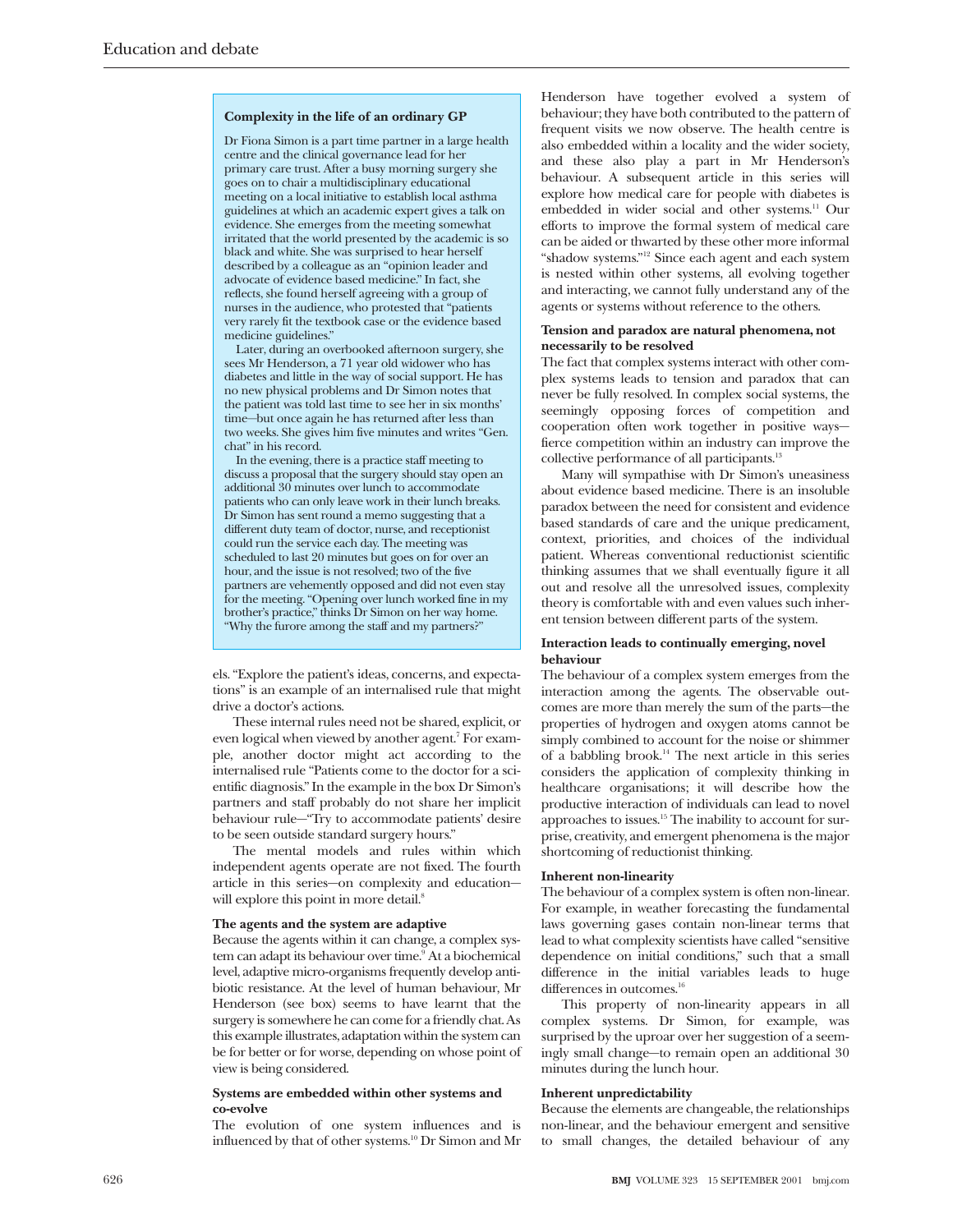complex system is fundamentally unpredictable over time.<sup>16</sup> Ultimately, the only way to know exactly what a complex system will do is to observe it: it is not a question of better understanding of the agents, of better models, or of more analysis.

#### **Inherent pattern**

Despite the lack of detailed predictability, it is often possible to make generally true and practically useful statements about the behaviour of a complex system. There is often an overall pattern.<sup>17</sup> For example, Mr Henderson will turn up periodically in Dr Simon's surgery until something is done to alter his behaviour. We cannot predict the exact timing of his appointments or his chief complaint—nor is this detailed information necessary to deal with the problem.

#### **Attractor behaviour**

Complexity science notes a specific type of pattern called an attractor. Attractor patterns provide comparatively simple understanding of what at first seems to be extremely complex behaviour. For example, in psychotherapy, clients are more likely to accept a counsellor's advice when it is framed in ways that enhance their core sense of autonomy, integrity, and ideals.18 These are underlying attractors within the complex and ever changing system of a person's detailed behaviour. Relatively simple attractor patterns have been shown in share prices in a financial market,<sup>6</sup> biological systems (such as beat to beat variation in heart rate<sup>19</sup>), human behaviour (such as Mr Henderson's frequent consulting), and social systems (such as nurses' staffing patterns on a hospital ward<sup>20</sup>).

Doctors' behaviour is notoriously difficult to influence, but, as we shall illustrate in the article on organisational applications in this series,<sup>21</sup> attractor metaphors can be used to identify potentially fruitful areas for work.

### **Inherent self organisation through simple locally applied rules**

Order, innovation, and progress can emerge naturally from the interactions within a complex system; they do not need to be imposed centrally or from outside. For example, termite colonies construct the highest





The certainty-agreement diagram (based on Stacey<sup>23</sup>)

structures on the planet relative to the size of the builders.5 Yet there is no chief executive termite, no architect termite, and no blueprint. Each individual termite acts locally, seemingly following only a few simple shared rules of behaviour, within a context of other termites also acting locally. The termite mound emerges from a process of self organisation.

In everyday life many complex behaviours emerge from relatively simple rules in such things as driving in traffic or interacting in meetings. While no one directs our detailed actions in such situations, we all know how to behave adaptively and end up getting to where we want to go. We shall explore this concept further in the forthcoming article on management and leadership in healthcare organisations.<sup>21</sup>

# **The zone of complexity**

Langton has termed the set of circumstances that call for adaptive behaviours "the edge of chaos."<sup>22</sup> This zone (the middle area in the figure) has insufficient agreement and certainty to make the choice of the next step obvious (as it is in simple linear systems), but not so much disagreement and uncertainty that the system is thrown into chaos (figure).<sup>23</sup> The development and application of clinical guidelines, the care of a patient with multiple clinical and social needs, and the coordination of educational and development initiatives throughout a practice or department are all issues that lie in the zone of complexity.

Our learnt instinct with such issues, based on reductionist thinking, is to troubleshoot and fix things—in essence to break down the ambiguity, resolve any paradox, achieve more certainty and agreement, and move into the simple system zone. But complexity science suggests that it is often better to try multiple approaches and let direction arise by gradually shifting time and attention towards those things that seem to be working best.<sup>24</sup> Schön's reflective practitioner,<sup>25</sup> Kolb's experiential learning model,<sup>26</sup> and the plan-do-study-act cycle of quality improvement<sup>27</sup> are examples of activities that explore new possibilities through experimentation, autonomy, and working at the edge of knowledge and experience.

Not all problems lie in the zone of complexity. Where there is a high level of certainty about what is required and agreement among agents (for example, the actions of a surgical theatre team in a routine operation) it is appropriate for individuals to think in somewhat mechanistic terms and to fall into their preagreed role. In such situations the individuals